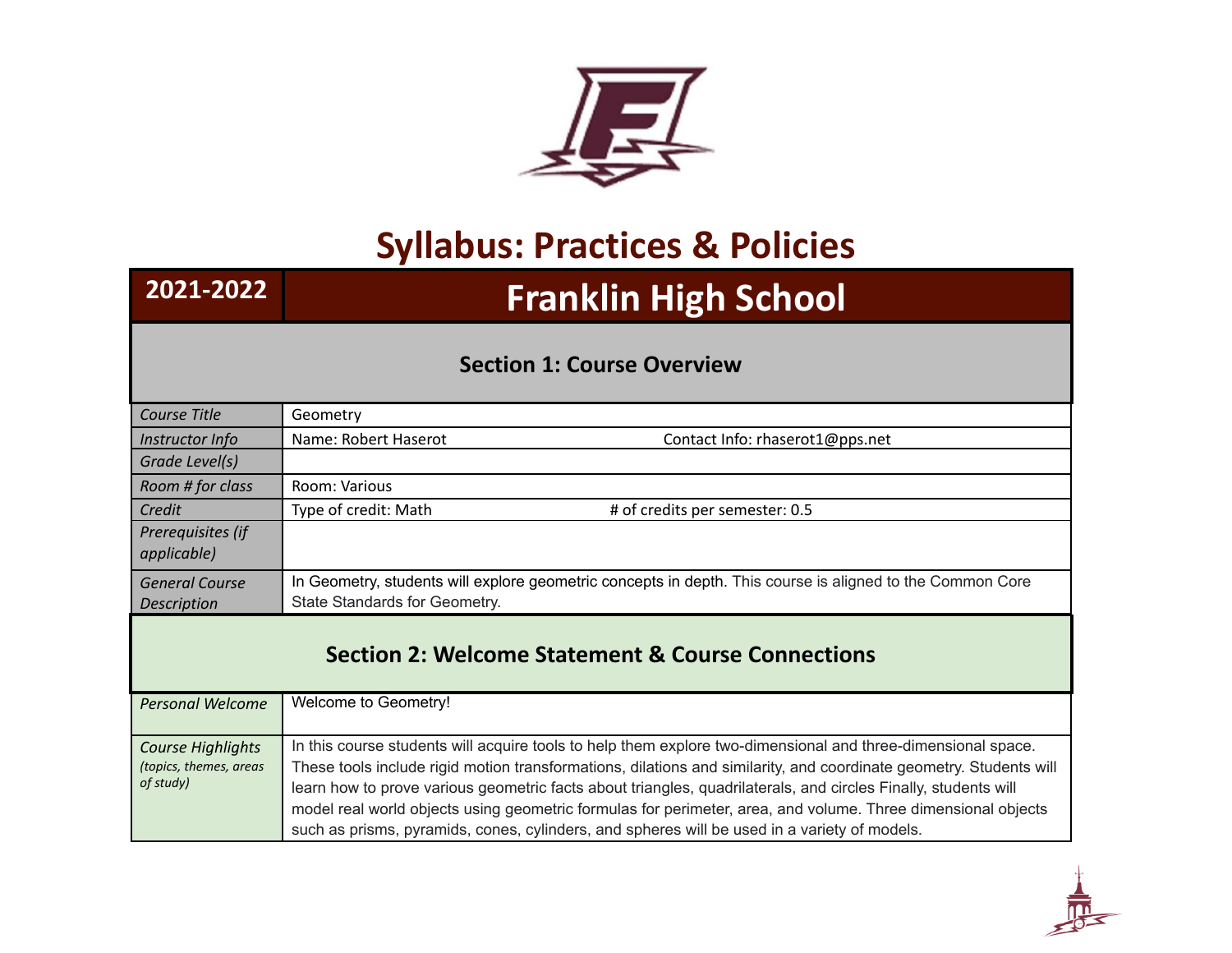| Course<br>Connections to PPS<br><b>Relmagined Vision</b> | <b>Excellence</b><br>I believe in rigor and high standards for all students and staff, and that achieving<br>$\circ$<br>excellence and high performance is the result of the school system acting as a<br>continuous learning organization.<br><b>Respect</b><br>$\circ$ I believe in respect for all. Every person brings value and deserves to be treated with<br>care, courtesy, and compassion.<br><b>Relationships</b><br>$\circ$ I believe that relationships are vital to our success. Authentic human connection,<br>established through kind, caring relationships, builds trust, fosters understanding, and<br>strengthens our ability to work together toward shared aspirations. |
|----------------------------------------------------------|----------------------------------------------------------------------------------------------------------------------------------------------------------------------------------------------------------------------------------------------------------------------------------------------------------------------------------------------------------------------------------------------------------------------------------------------------------------------------------------------------------------------------------------------------------------------------------------------------------------------------------------------------------------------------------------------|
|                                                          | <b>Section 3: Student Learning</b>                                                                                                                                                                                                                                                                                                                                                                                                                                                                                                                                                                                                                                                           |
| Prioritized<br><b>Standards</b>                          | The following standards will be explored in the course:<br>G1 - Constructions                                                                                                                                                                                                                                                                                                                                                                                                                                                                                                                                                                                                                |
|                                                          | <b>Priority Standards:</b><br>HSG.CO.D.12 Make formal geometric constructions with a variety of tools and methods (compass and straightedge, string,<br>reflective devices, paper folding, dynamic geometric software, etc.). Copying a segment; copying an angle; bisecting a<br>segment; bisecting an angle; constructing perpendicular lines, including the perpendicular bisector of a line segment; and<br>constructing a line parallel to a given line through a point not on the line.                                                                                                                                                                                                |
|                                                          | G <sub>2</sub> - Transformations                                                                                                                                                                                                                                                                                                                                                                                                                                                                                                                                                                                                                                                             |
|                                                          | <b>Priority Standards:</b><br>HSG.CO.A.3 Given a rectangle, parallelogram, trapezoid, or regular polygon, describe the rotations and reflections that<br>carry it onto itself.                                                                                                                                                                                                                                                                                                                                                                                                                                                                                                               |
|                                                          | HSG.CO.A.4 Develop definitions of rotations, reflections, and translations in terms of angles, circles, perpendicular lines,<br>parallel lines, and line segments.                                                                                                                                                                                                                                                                                                                                                                                                                                                                                                                           |
|                                                          | HSG.CO.B.6 Use geometric descriptions of rigid motions to transform figures and to predict the effect of a given rigid<br>motion on a given figure; given two figures, use the definition of congruence in terms of rigid motions to decide if they<br>are congruent.                                                                                                                                                                                                                                                                                                                                                                                                                        |
|                                                          |                                                                                                                                                                                                                                                                                                                                                                                                                                                                                                                                                                                                                                                                                              |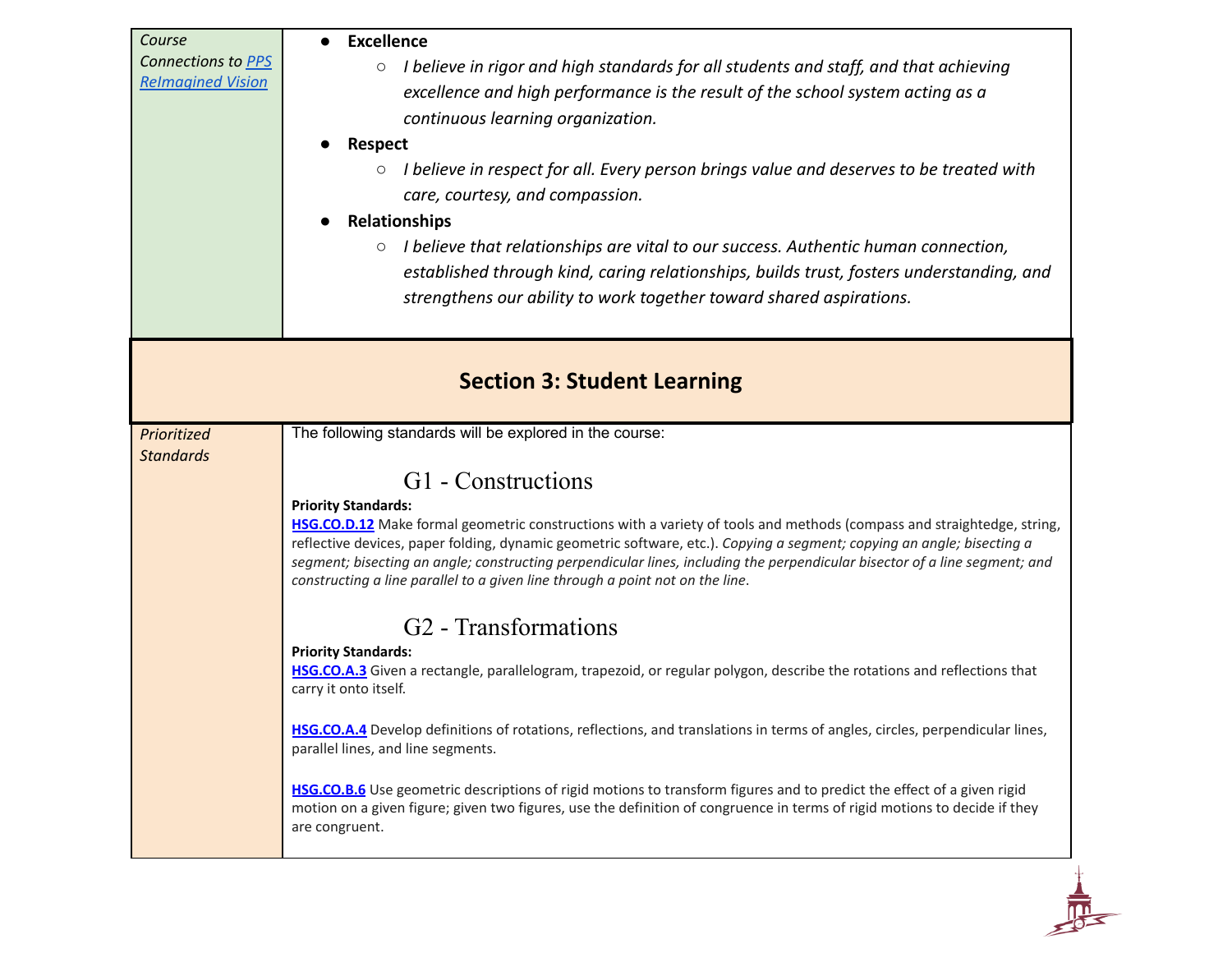**[HSG.SRT.A.1](http://www.corestandards.org/Math/Content/HSG/SRT/A/1/)** Verify experimentally the properties of dilations given by a center and a scale factor.

**[HSG.SRT.A.1.A](http://www.corestandards.org/Math/Content/HSG/SRT/A/1/a/)** A dilation takes a line not passing through the center of the dilation to a parallel line, and leaves a line passing through the center unchanged.

**[HSG.SRT.A.1.B](http://www.corestandards.org/Math/Content/HSG/SRT/A/1/b/)** The dilation of a line segment is longer or shorter in the ratio given by the scale factor.

### G3 – Lines and Angles

#### **Priority Standards:**

**[HSG.CO.A.1](http://www.corestandards.org/Math/Content/HSG/CO/#CCSS.Math.Content.HSG.CO.A.1)** Know precise definitions of angle, circle, perpendicular line, parallel line, and line segment, based on the undefined notions of point, line, distance along a line, and distance around a circular arc.

**[HSG.CO.C.9](http://www.corestandards.org/Math/Content/HSG/CO/C/9/)** Prove theorems about lines and angles. *Theorems include: vertical angles are congruent; when a transversal* crosses parallel lines, alternate interior angles are congruent and corresponding angles are congruent; points on a *perpendicular bisector of a line segment are exactly those equidistant from the segment's endpoints*.

### G4a – Similarity

### **Priority Standards:**

**[HSG.SRT.A.2](http://www.corestandards.org/Math/Content/HSG/SRT/#CCSS.Math.Content.HSG.SRT.A.2)** Given two figures, use the definition of similarity in terms of similarity transformations to decide if they are similar; explain using similarity transformations the meaning of similarity for triangles as the equality of all corresponding pairs of angles and the proportionality of all corresponding pairs of sides.

**[HSG.SRT.A.3](http://www.corestandards.org/Math/Content/HSG/SRT/#CCSS.Math.Content.HSG.SRT.A.3)** Use the properties of similarity transformations to establish the AA criterion for two triangles to be similar.

[HSG.SRT.B.4](http://www.corestandards.org/Math/Content/HSG/SRT/#CCSS.Math.Content.HSG.SRT.B.4) Prove theorems about triangles. Theorems include: a line parallel to one side of a triangle divides the other *two proportionally, and conversely; the Pythagorean Theorem proved using triangle similarity.*

**[HSG.SRT.B.5](http://www.corestandards.org/Math/Content/HSG/SRT/#CCSS.Math.Content.HSG.SRT.B.5)** Use congruence and similarity criteria for triangles to solve problems and to prove relationships in geometric figures.

### G4b – Congruence

### **Priority Standards:**

**[HSG.SRT.B.5](http://www.corestandards.org/Math/Content/HSG/SRT/#CCSS.Math.Content.HSG.SRT.B.5)** Use congruence and similarity criteria for triangles to solve problems and to prove relationships in geometric figures.

**[HSG.CO.B.7](http://www.corestandards.org/Math/Content/HSG/CO/#CCSS.Math.Content.HSG.CO.B.7)** Use the definition of congruence in terms of rigid motions to show that two triangles are congruent if and only if corresponding pairs of sides and corresponding pairs of angles are congruent.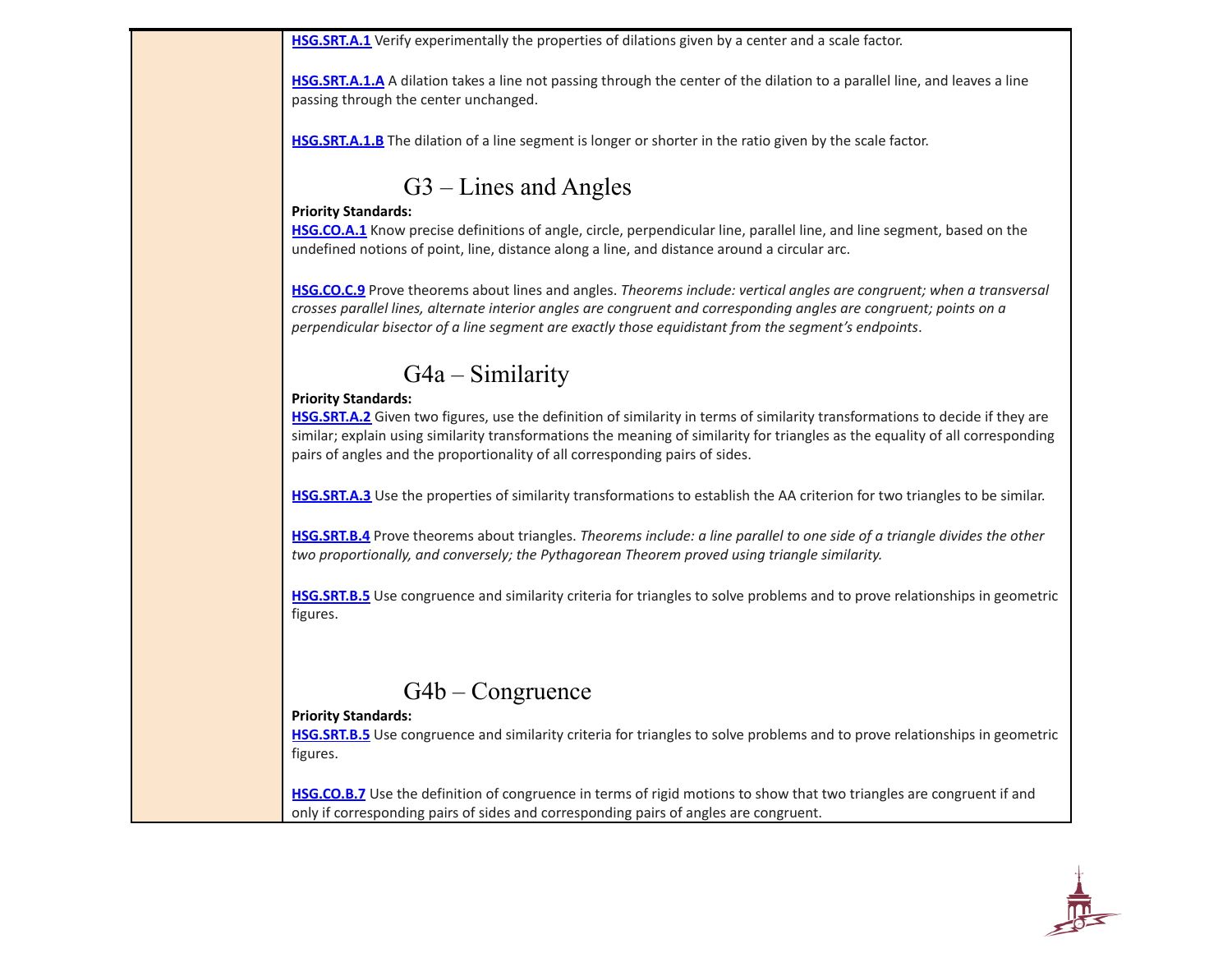**[HSG.CO.B.8](http://www.corestandards.org/Math/Content/HSG/CO/#CCSS.Math.Content.HSG.CO.B.8)** Explain how the criteria for triangle congruence (ASA, SAS, and SSS) follow from the definition of congruence in terms of rigid motions.

### G5 – Trigonometry

#### **Priority Standards:**

**[HSG.SRT.C.6](http://www.corestandards.org/Math/Content/HSG/SRT/#CCSS.Math.Content.HSG.SRT.C.6)** Understand that by similarity, side ratios in right triangles are properties of the angles in the triangle, leading to definitions of trigonometric ratios for acute angles.

**[HSG.SRT.C.8](http://www.corestandards.org/Math/Content/HSG/SRT/#CCSS.Math.Content.HSG.SRT.C.8)** Use trigonometric ratios and the Pythagorean Theorem to solve right triangles in applied problems.\*

## G6 – Coordinate Geometry

### **Priority Standards:**

**[HSG.GPE.B.4](http://www.corestandards.org/Math/Content/HSG/GPE/#CCSS.Math.Content.HSG.GPE.B.4)** Use coordinates to prove simple geometric theorems algebraically. *For example, prove or disprove that a* figure defined by four given points in the coordinate plane is a rectangle; prove or disprove that the point  $(1, \sqrt{3})$  lies on *the circle centered at the origin and containing the point (0, 2).*

**[HSG.GPE.B.5](http://www.corestandards.org/Math/Content/HSG/GPE/#CCSS.Math.Content.HSG.GPE.B.5)** Prove the slope criteria for parallel and perpendicular lines and use them to solve geometric problems (e.g., find the equation of a line parallel or perpendicular to a given line that passes through a given point).

**[HSG.GPE.B.6](http://www.corestandards.org/Math/Content/HSG/GPE/#CCSS.Math.Content.HSG.GPE.B.6)** Find the point on a directed line segment between two given points that partitions the segment in a given ratio

**[HSG.GPE.B.7](http://www.corestandards.org/Math/Content/HSG/GPE/#CCSS.Math.Content.HSG.GPE.B.7)** Use coordinates to compute perimeters of polygons and areas of triangles and rectangles, e.g., using the distance formula.\*

**[HSG.CO.C.11](http://www.corestandards.org/Math/Content/HSG/CO/#CCSS.Math.Content.HSG.CO.C.11)** Prove theorems about parallelograms. *Theorems include: opposite sides are congruent, opposite angles are congruent, the diagonals of a parallelogram bisect each other, and conversely, rectangles are parallelograms with congruent diagonals*.

### G7 – Circles

### **Priority Standards:**

**[HSG.C.A.2](http://www.corestandards.org/Math/Content/HSG/C/A/2/)** Identify and describe relationships among inscribed angles, radii, and chords. *Include the relationship between* central, inscribed, and circumscribed angles; inscribed angles on a diameter are right angles; the radius of a circle is *perpendicular to the tangent where the radius intersects the circle.*

**[HSG.C.B.5](http://www.corestandards.org/Math/Content/HSG/C/#CCSS.Math.Content.HSG.C.B.5)** Derive using similarity the fact that the length of the arc intercepted by an angle is proportional to the radius, and define the radian measure of the angle as the constant of proportionality; derive the formula for the area of a sector.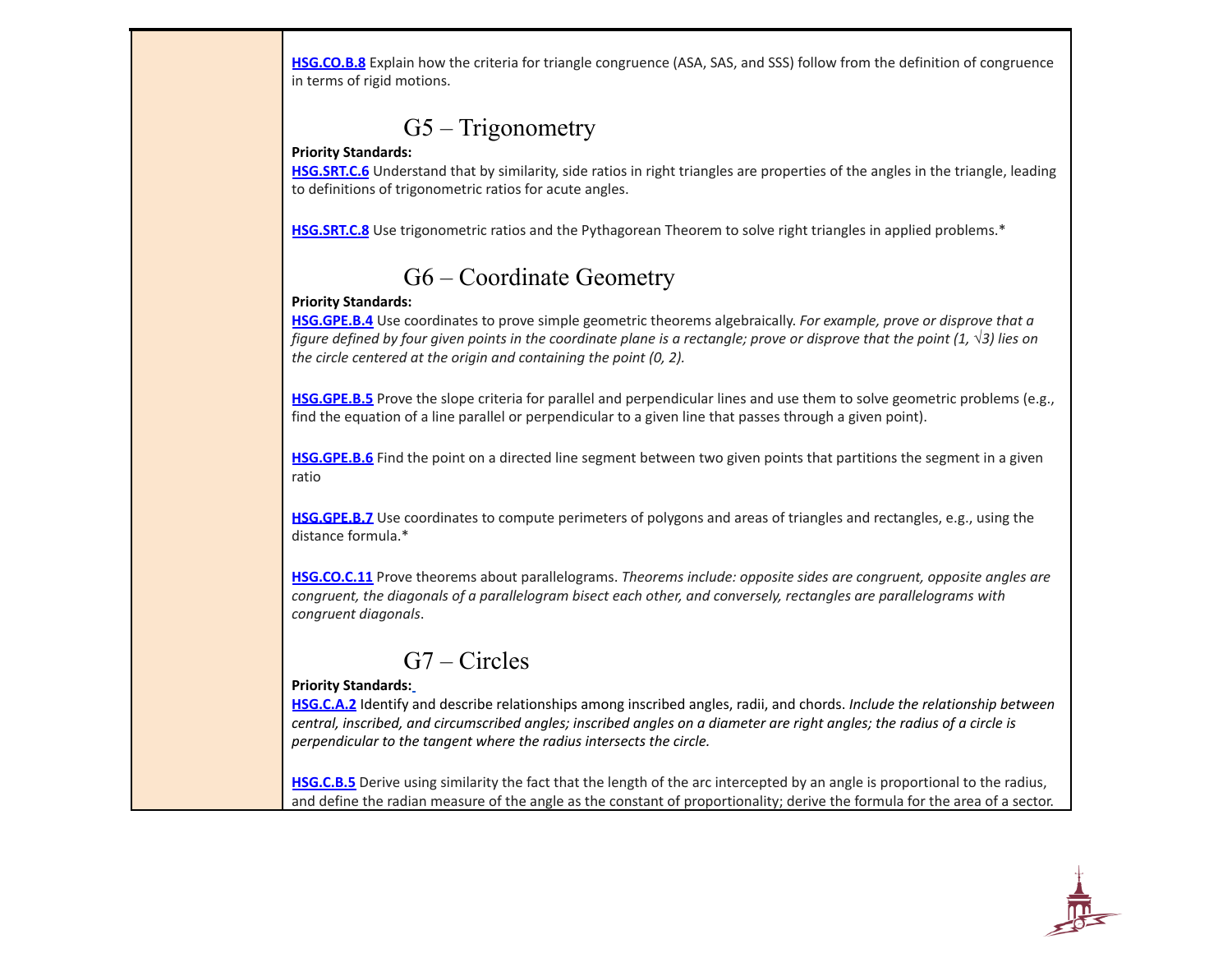**[HSG.CO.A.1](http://www.corestandards.org/Math/Content/HSG/CO/#CCSS.Math.Content.HSG.CO.A.1)** Know precise definitions of angle, circle, perpendicular line, parallel line, and line segment, based on the undefined notions of point, line, distance along a line, and distance around a circular arc.

### G8 – Solids

#### **Priority Standards:**

**NOTE: The following two existing priority standards are mapped to priority standards in 8th Grade Unit 5: Data Modeling that students may have missed and may need further support with:**

- **[HSG.GMD.A.1](http://www.corestandards.org/Math/Content/HSG/GMD/#CCSS.Math.Content.HSG.GMD.A.1)** Give an informal argument for the formulas for the circumference of a circle, area of a circle, volume of a cylinder, pyramid, and cone. *Use dissection arguments, Cavalieri's principle, and informal limit arguments*.
- **[HSG.GMD.A.3](http://www.corestandards.org/Math/Content/HSG/GMD/#CCSS.Math.Content.HSG.GMD.A.3)** Use volume formulas for cylinders, pyramids, cones, and spheres to solve problems.<sup>\*</sup>

**[HSG.GMD.B.4](http://www.corestandards.org/Math/Content/HSG/GMD/#CCSS.Math.Content.HSG.GMD.B.4)** Identify the shapes of two-dimensional cross-sections of three-dimensional objects, and identify three-dimensional objects generated by rotations of two-dimensional objects.

**[HSG.MG.A.2](http://www.corestandards.org/Math/Content/HSG/MG/A/2/)** Apply concepts of density based on area and volume in modeling situations (e.g., persons per square mile, BTUs per cubic foot).\*

```
G9 – Probability
```
#### **Priority Standards:**

**[HSS.CP.A.1](http://www.corestandards.org/Math/Content/HSS/CP/#CCSS.Math.Content.HSS.CP.A.1)** Describe events as subsets of a sample space (the set of outcomes) using characteristics (or categories) of the outcomes, or as unions, intersections, or complements of other events ("or," "and," "not").

**[HSS.CP.A.2](http://www.corestandards.org/Math/Content/HSS/CP/#CCSS.Math.Content.HSS.CP.A.2)** Understand that two events *A* and *B* are independent if the probability of *A* and *B* occurring together is the product of their probabilities, and use this characterization to determine if they are independent.

**[HSS.CP.A.3](http://www.corestandards.org/Math/Content/HSS/CP/#CCSS.Math.Content.HSS.CP.A.3)** Understand the conditional probability of *A* given *B* as *P*(*A* and *B*)/*P*(*B*), and interpret independence of *A* and *B* as saying that the conditional probability of *A* given *B* is the same as the probability of *A*, and the conditional probability of *B* given *A* is the same as the probability of *B*.

**[HSS.CP.A.4](http://www.corestandards.org/Math/Content/HSS/CP/#CCSS.Math.Content.HSS.CP.A.4)** Construct and interpret two-way frequency tables of data when two categories are associated with each object being classified. Use the two-way table as a sample space to decide if events are independent and to approximate conditional probabilities. For example, collect data from a random sample of students in your school on their favorite subject among math, science, and English. Estimate the probability that a randomly selected student from your school will favor science given that the student is in tenth grade. Do the same for other subjects and compare the results.

**[HSS.CP.A.5](http://www.corestandards.org/Math/Content/HSS/CP/#CCSS.Math.Content.HSS.CP.A.5)** Recognize and explain the concepts of conditional probability and independence in everyday language and everyday situations. For example, compare the chance of having lung cancer if you are a smoker with the chance of being *a smoker if you have lung cancer.*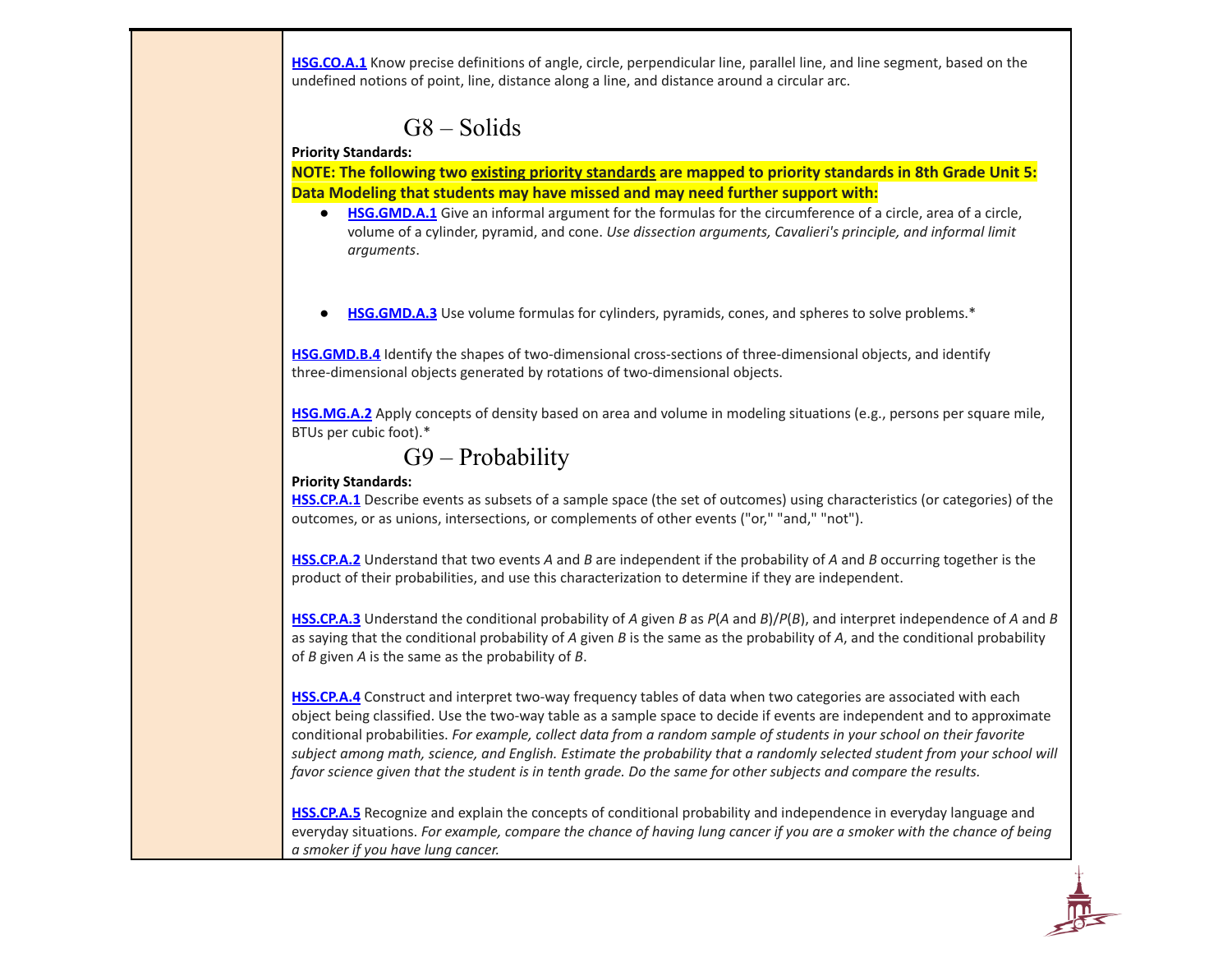|                                                                  | HSS.CP.B.6 Find the conditional probability of A given B as the fraction of B's outcomes that also belong to A, and<br>interpret the answer in terms of the model.<br><b>HSS.CP.B.7</b> Apply the Addition Rule, $P(A \text{ or } B) = P(A) + P(B) - P(A \text{ and } B)$ , and interpret the answer in terms of the model.                                                                                                                                                                                                                                                                                                                                                                                                                                                                                                                                                                                                                                                                    |
|------------------------------------------------------------------|------------------------------------------------------------------------------------------------------------------------------------------------------------------------------------------------------------------------------------------------------------------------------------------------------------------------------------------------------------------------------------------------------------------------------------------------------------------------------------------------------------------------------------------------------------------------------------------------------------------------------------------------------------------------------------------------------------------------------------------------------------------------------------------------------------------------------------------------------------------------------------------------------------------------------------------------------------------------------------------------|
|                                                                  | NOTE: The following existing supporting standards are standards listed in the ODE Native American Lesson and need to<br>be prioritized:<br>HSS.MD.B.5.B Evaluate and compare strategies on the basis of expected values. For example, compare a<br>$\bullet$<br>high-deductible versus a low-deductible automobile insurance policy using various, but reasonable, chances of<br>having a minor or a major accident. - ODE Native American Standard/Lesson<br>(+)HSS.MD.B.5 (+) Weigh the possible outcomes of a decision by assigning probabilities to payoff values and finding<br>expected values. - ODE Native American Standard/Lesson                                                                                                                                                                                                                                                                                                                                                    |
| <b>PPS Graduate</b><br>Portrait<br><b>Connections</b>            | I will help students grow their knowledge and skills in the following aspects of PPS's Graduate Portrait:<br>Students will be inclusive and collaborative problem solvers through utilizing teamwork.<br>$\bullet$<br>Students will become resilient and adaptive lifelong learners.<br>$\bullet$<br>Students will be inquisitive critical thinkers with deep core knowledge by creating and examining<br>$\bullet$<br>mathematical arguments.<br>Students will become powerful and effective communicators through explaining and sharing their<br>$\bullet$<br>work and thinking.                                                                                                                                                                                                                                                                                                                                                                                                            |
| Differentiation/<br>accessibility<br>strategies and<br>supports: | I will provide the following supports specifically for students in the following programs:<br>Special Education, 504 Plans, English Language Learners and Talented & Gifted:<br>Explicit instruction using guided notes and teacher-provided notes (available through canvas)<br>$\bullet$<br>Leveled, standards-based assessments with clear benchmarks for C-, B- and A-level work.<br>$\bullet$<br>Flexible timeline for demonstrating proficiency.<br>$\bullet$<br>Multiple attempts to retake and/or revise assessments.<br>$\bullet$<br>Honors credit available for interested students.<br>$\bullet$<br>Clearly posted and chunked agenda, daily learning target(s).<br>$\bullet$<br>Investigative, problem-based curricular model to attend to CCSS Mathematical Practices of<br>$\bullet$<br>'making sense of problems and persevere in solving them';<br>$\circ$<br>'Reason abstractly'; and<br>$\circlearrowright$<br>'look for and make use of structure,' for example.<br>$\circ$ |

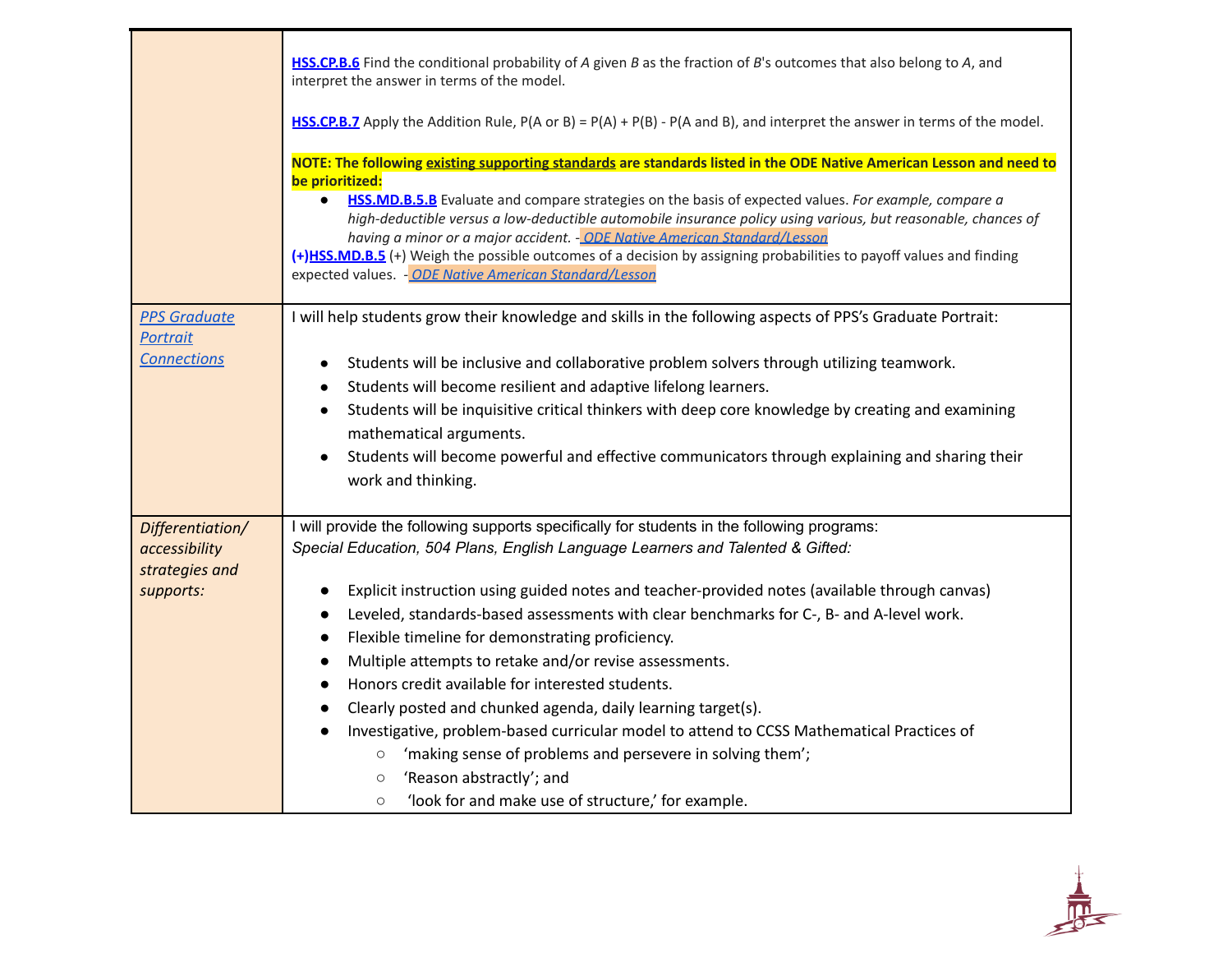| Personalized<br><b>Learning</b><br><b>Graduation</b><br>Requirements (as<br>applicable in this<br>course): | Career Related Learning Experience (CRLE) #1<br>Career Related Learning Experience (CRLE) #2<br>-The experience(s) will be:<br>Complete a resume<br>Complete the My Plan Essay                                                                                                                                                                                         |
|------------------------------------------------------------------------------------------------------------|------------------------------------------------------------------------------------------------------------------------------------------------------------------------------------------------------------------------------------------------------------------------------------------------------------------------------------------------------------------------|
|                                                                                                            | <b>Section 4: Cultivating Culturally Sustaining Communities</b>                                                                                                                                                                                                                                                                                                        |
| <b>Tier 1 SEL Strategies</b><br><b>Shared</b><br>Agreements                                                | I will facilitate the creation of our Shared Agreements that respects and celebrates each student's race, ability,<br>language, and gender in the following way(s):                                                                                                                                                                                                    |
|                                                                                                            | Students will create class norms during the first class of the year as a whole                                                                                                                                                                                                                                                                                         |
|                                                                                                            | I will display our Agreements in the following locations:<br>Class norms will be posted in our classroom                                                                                                                                                                                                                                                               |
|                                                                                                            | My plan for ongoing feedback through year on their effectiveness is:                                                                                                                                                                                                                                                                                                   |
|                                                                                                            | Revisit the classroom norms throughout the year during daily instruction                                                                                                                                                                                                                                                                                               |
|                                                                                                            | Students will get feedback on their formal classwork and receive informal feedback during class time                                                                                                                                                                                                                                                                   |
| Student's<br>Perspective &<br><b>Needs</b>                                                                 | I will cultivate culturally sustaining relationships with students by:<br>Communicating with students every single class period using their preferred name. I will provide time<br>and space during class to share with classmates and myself about themselves. I will check in with<br>students individually every class about classwork and their general well-being |
|                                                                                                            |                                                                                                                                                                                                                                                                                                                                                                        |

 $\mathbf{A}$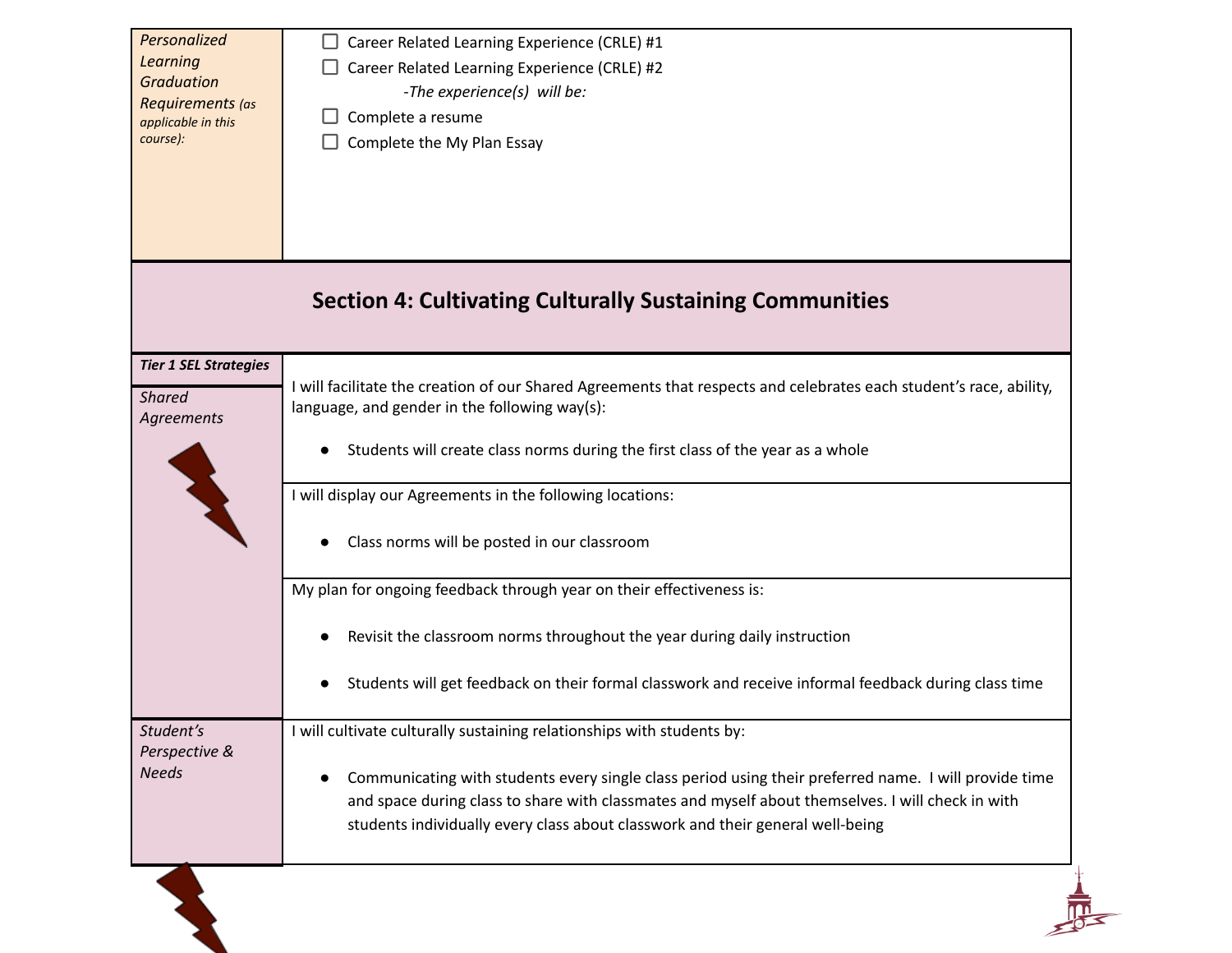|                                     | Families can communicate what they know of their student's needs with me in the following ways:                                                                                                                        |
|-------------------------------------|------------------------------------------------------------------------------------------------------------------------------------------------------------------------------------------------------------------------|
|                                     | Email is the best way to reach me: rhaserot1@pps.net                                                                                                                                                                   |
| Empowering<br><b>Students</b>       | I will celebrate student successes in the following ways:                                                                                                                                                              |
|                                     | Provide positive reinforcement                                                                                                                                                                                         |
|                                     | Provide positive feedback paired with constructive feedback to both students and parents                                                                                                                               |
|                                     | I will solicit student feedback on my pedagogy, policies and practices by:                                                                                                                                             |
|                                     | Regular survey questions are included in the exit ticket. These will cover:<br>student understanding<br>$\circ$                                                                                                        |
|                                     | pace of class<br>$\circlearrowright$                                                                                                                                                                                   |
|                                     | clarity of materials/activities<br>$\circ$                                                                                                                                                                             |
|                                     | $\circ$                                                                                                                                                                                                                |
|                                     | When class agreements aren't maintained (i.e. behavior) by a student I will approach it in the following ways:                                                                                                         |
|                                     | I will remind students about our class agreements and pursue a deeper understanding of a student's<br>behavior/action with curiosity. Norms/Agreements are also enforced by the group, not necessarily the<br>teacher. |
|                                     | I will document the student behavior and contact home if behavior continues. I will reach out to                                                                                                                       |
|                                     | school partners such as Step-Up, SUN, counselors, coaches, other teachers and support staff.                                                                                                                           |
| Showcasing<br><b>Student Assets</b> | I will provided opportunities for students to choose to share and showcase their work by:                                                                                                                              |
|                                     | Small group share outs                                                                                                                                                                                                 |
|                                     | Opportunities for students to share out to the whole class                                                                                                                                                             |
|                                     |                                                                                                                                                                                                                        |
|                                     | <b>Section 5: Classroom Specific Procedures</b>                                                                                                                                                                        |
|                                     |                                                                                                                                                                                                                        |
|                                     |                                                                                                                                                                                                                        |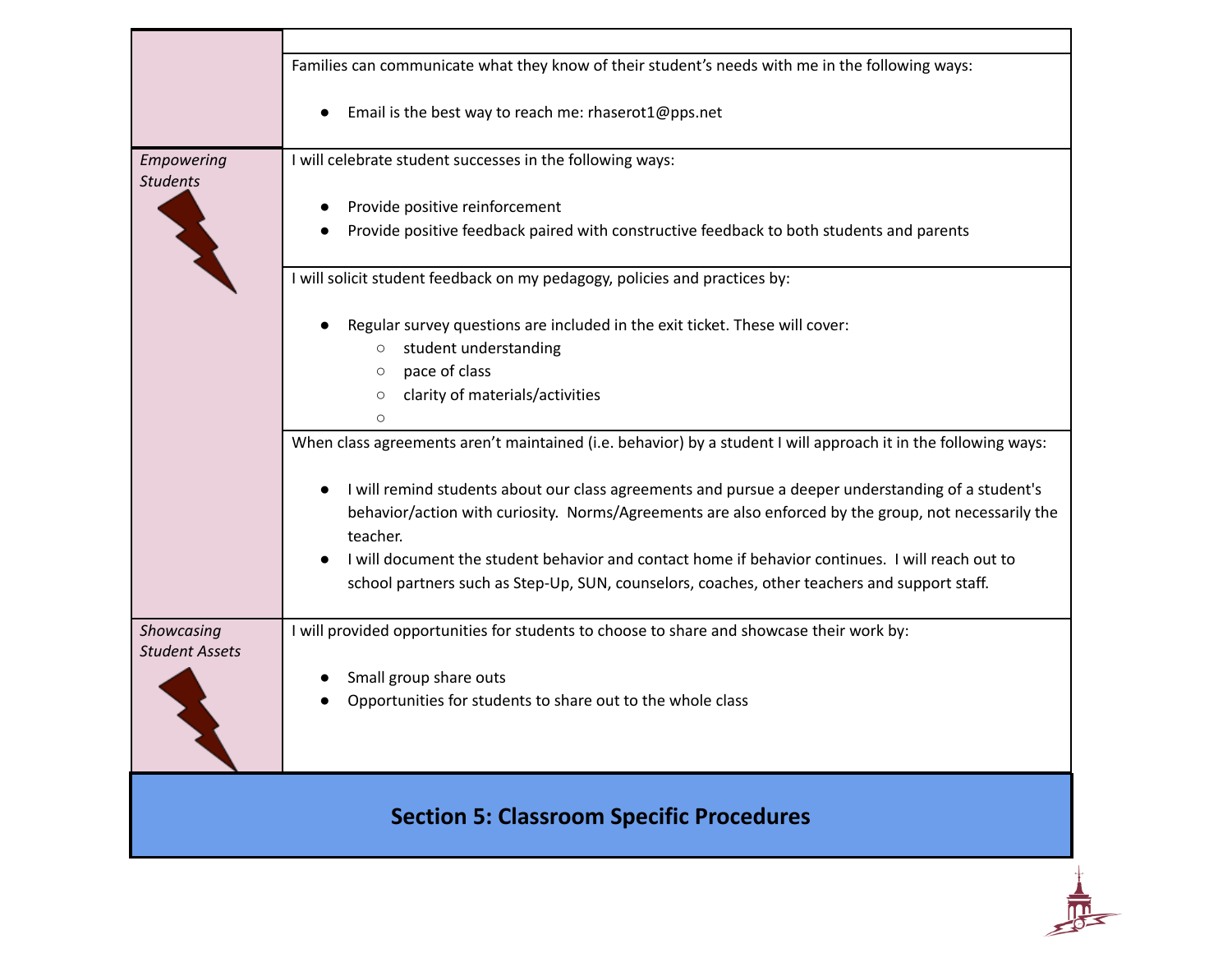| Safety issues and             | Masks will be required, covering noses & mouths, during the duration of the period                         |
|-------------------------------|------------------------------------------------------------------------------------------------------------|
| requirements (if              | If students need to take a prolonged break without their mask on, they will have space to do so            |
| applicable):                  | outside of the classroom                                                                                   |
|                               | Following PPS guidelines students will be separated by 3' to the extent possible.                          |
|                               | No Food will be allowed to be consumed during the class period.                                            |
|                               |                                                                                                            |
| <b>Coming &amp; Going</b>     | Upon arrival please locate your name tent and be prepared to receive additional instructions.              |
| from class                    | Prior to departure students are asked to remain at their seats until the bell rings.                       |
| <b>Submitting Work</b>        | I will collect work from students in the following way:                                                    |
|                               |                                                                                                            |
|                               | Online through Canvas, Google Forms or Desmos.                                                             |
|                               | Assessments may be handed in on paper or completed through an online platform.                             |
|                               |                                                                                                            |
|                               | There are no due dates for assignments.                                                                    |
|                               |                                                                                                            |
| <b>Returning Your</b><br>Work | My plan to return student work is the following:                                                           |
|                               | Exit tickets will immediately return correct answers and feedback to students.                             |
|                               | Revision Opportunities: there will be revision opportunities on all assessments.<br>$\bullet$              |
|                               |                                                                                                            |
| <b>Formatting Work</b>        | Directions on how to format submitted work (ex. formal papers, lab reports, etc) can be found here:        |
| (if applicable)               | N/A                                                                                                        |
| <b>Attendance</b>             | If a student is absent, they can get caught up by reviewing the lesson in Canvas. The lesson will include: |
|                               |                                                                                                            |
|                               | A copy of blank notes                                                                                      |
|                               | A copy of teacher notes                                                                                    |
|                               | A copy of practice problems<br>$\bullet$                                                                   |
|                               | An answer key to practice problems                                                                         |
|                               | A link to the activity (if there is an activity on that day)                                               |
|                               | A link to the Exit Ticket.                                                                                 |
|                               |                                                                                                            |
|                               | <b>Section 6: Course Resources &amp; Materials</b>                                                         |
|                               |                                                                                                            |

 $\frac{1}{\sqrt{1-\frac{1}{2}}\sqrt{1-\frac{1}{2}}\sqrt{1-\frac{1}{2}}\sqrt{1-\frac{1}{2}}\sqrt{1-\frac{1}{2}}\sqrt{1-\frac{1}{2}}\sqrt{1-\frac{1}{2}}\sqrt{1-\frac{1}{2}}\sqrt{1-\frac{1}{2}}\sqrt{1-\frac{1}{2}}\sqrt{1-\frac{1}{2}}\sqrt{1-\frac{1}{2}}\sqrt{1-\frac{1}{2}}\sqrt{1-\frac{1}{2}}\sqrt{1-\frac{1}{2}}\sqrt{1-\frac{1}{2}}\sqrt{1-\frac{1}{2}}\sqrt{1-\frac{1}{2}}\sqrt{1-\frac{1}{2}}\sqrt{1-\frac$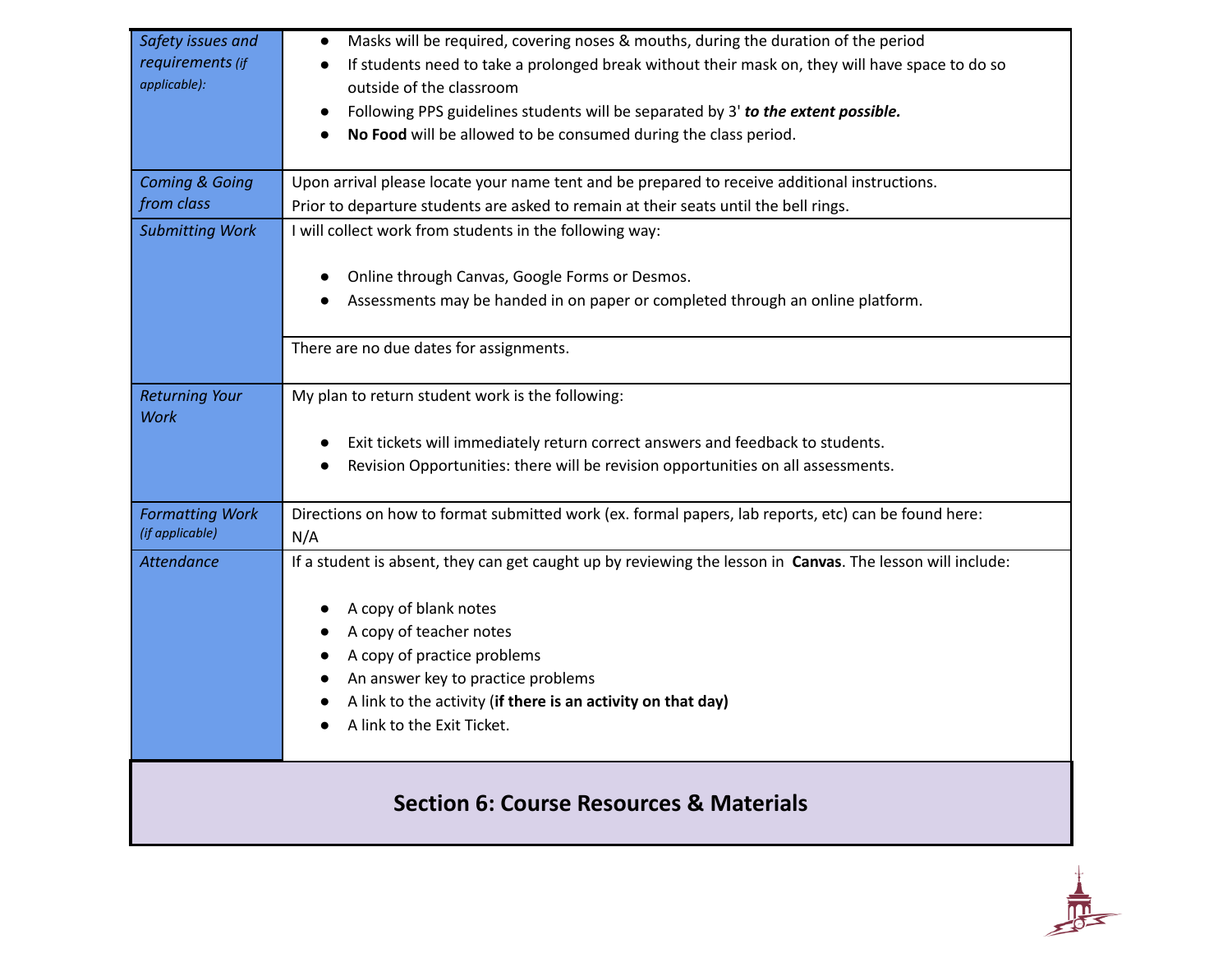| <b>Materials Provided</b>       | I will provided the following materials to students:                                                                                                                                                                                                    |
|---------------------------------|---------------------------------------------------------------------------------------------------------------------------------------------------------------------------------------------------------------------------------------------------------|
|                                 | Paper<br>Tools (Rulers, Compass, Protractors, Calculators)                                                                                                                                                                                              |
| <b>Materials Needed</b>         | Please have the following materials for this course:                                                                                                                                                                                                    |
|                                 | <b>Writing Utensil - Pencil</b><br>3 Ring Notebook<br>PPS provided Chromebook or similar device.                                                                                                                                                        |
|                                 | Franklin can help with any materials you may need as well. Please reach out to me privately and I will help you<br>get what you need.                                                                                                                   |
| <b>Course Resources</b>         | Links will be provided in Canvas. Linked resources will include:<br>Class notes and practice problem answer keys.<br>Desmos activities (an interactive online math platform for activities)<br>Khan Academy Videos                                      |
| Empowering<br><b>Families</b>   | The following are resources available for families to assist and support students through the course:<br>Class notes and practice problem answer keys.<br>Desmos activities (an interactive online math platform for activities)<br>Khan Academy Videos |
|                                 | <b>Section 7: Assessment of Progress and Achievement</b>                                                                                                                                                                                                |
| Formative<br><b>Assessments</b> | As students move through the learning journey during specific units/topics, I will assess & communicate their<br>progress in the following ways:                                                                                                        |
|                                 | Regular feedback on formative and summative assessments                                                                                                                                                                                                 |

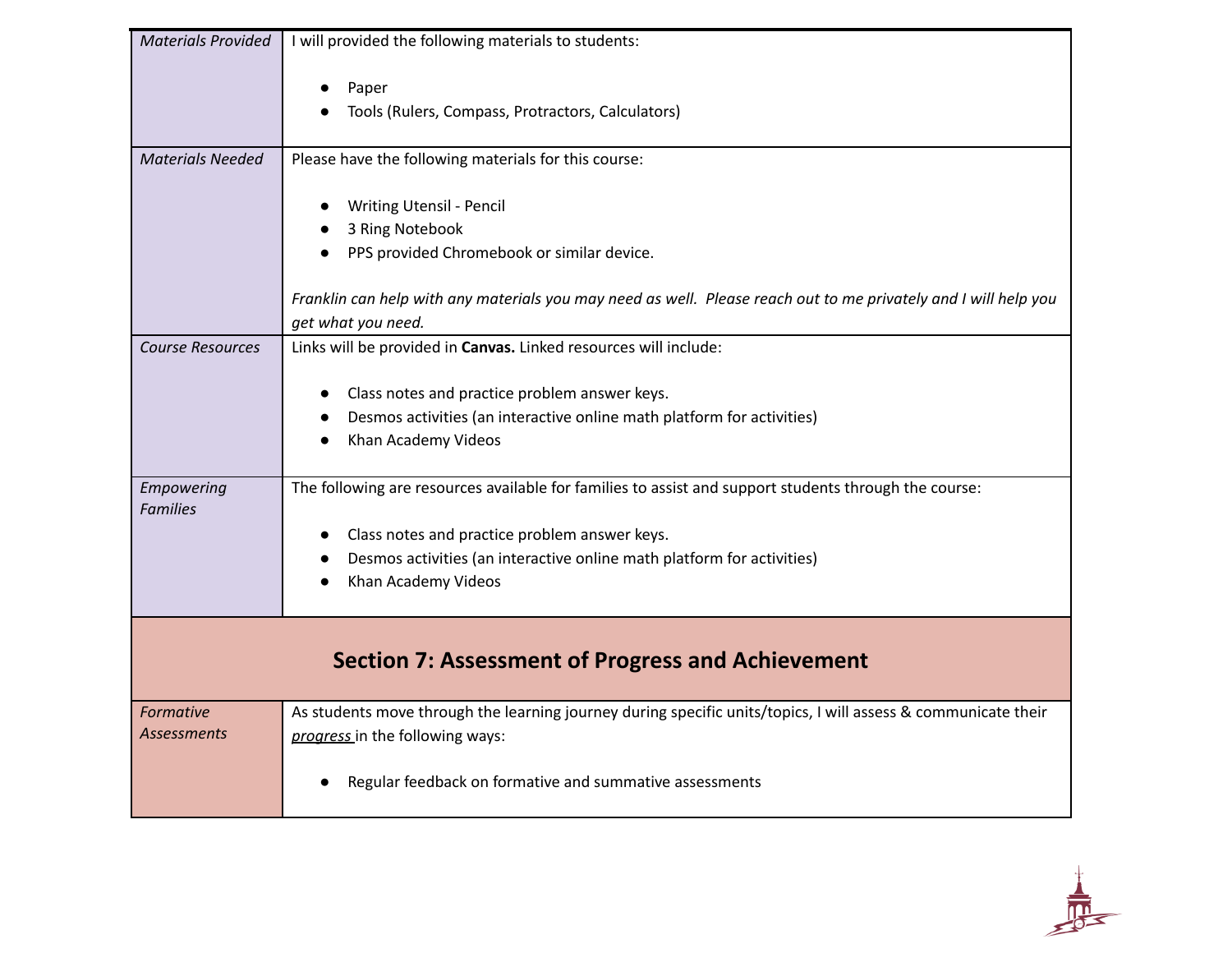| <b>Summative</b><br><b>Assessments</b>    | As we complete specific units/topics I will provide the following types of opportunities for students to provide<br>evidence of their learned abilities: |
|-------------------------------------------|----------------------------------------------------------------------------------------------------------------------------------------------------------|
|                                           | Summative assessments<br>Opportunities for alternative assessment method (oral, project-based)                                                           |
| Student Role in<br>Assessment             | Students and I will partner to determine how they can demonstrate their abilities in the following ways:                                                 |
|                                           | Students will have an opportunity to show me what else they learned that I did NOT ask them about on<br>an assessment.                                   |
|                                           | <b>Section 8: Grades</b>                                                                                                                                 |
|                                           | <b>Progress Report Cards &amp; Final Report Cards</b>                                                                                                    |
| <b>Accessing Grades</b>                   | Students & Families can go to the following location for up-to-date information about their grades throughout<br>the semester:                           |
|                                           | Student-Vue/Parent-Vue                                                                                                                                   |
|                                           | I will update student grades at the following frequency:                                                                                                 |
|                                           | After every assessment                                                                                                                                   |
| <b>Progress Reports</b>                   | I will communicate the following marks on a progress report:                                                                                             |
|                                           | Mark: Pass (the student is demonstrating proficiency)                                                                                                    |
|                                           | Mark: No Pass (the student has not yet demonstrated proficiency)                                                                                         |
| <b>Final Report Card</b><br><b>Grades</b> | The following system is used to determine a student's grade at the end of the semester:                                                                  |
|                                           | Each Unit will have an assessment.                                                                                                                       |
|                                           | There will be a cumulative final exam.                                                                                                                   |
|                                           | The assessments and exam will be equally weighted.                                                                                                       |
|                                           | The cumulative grade will be the average of all Unit assessments and the Semester final exam.<br>$\bullet$                                               |